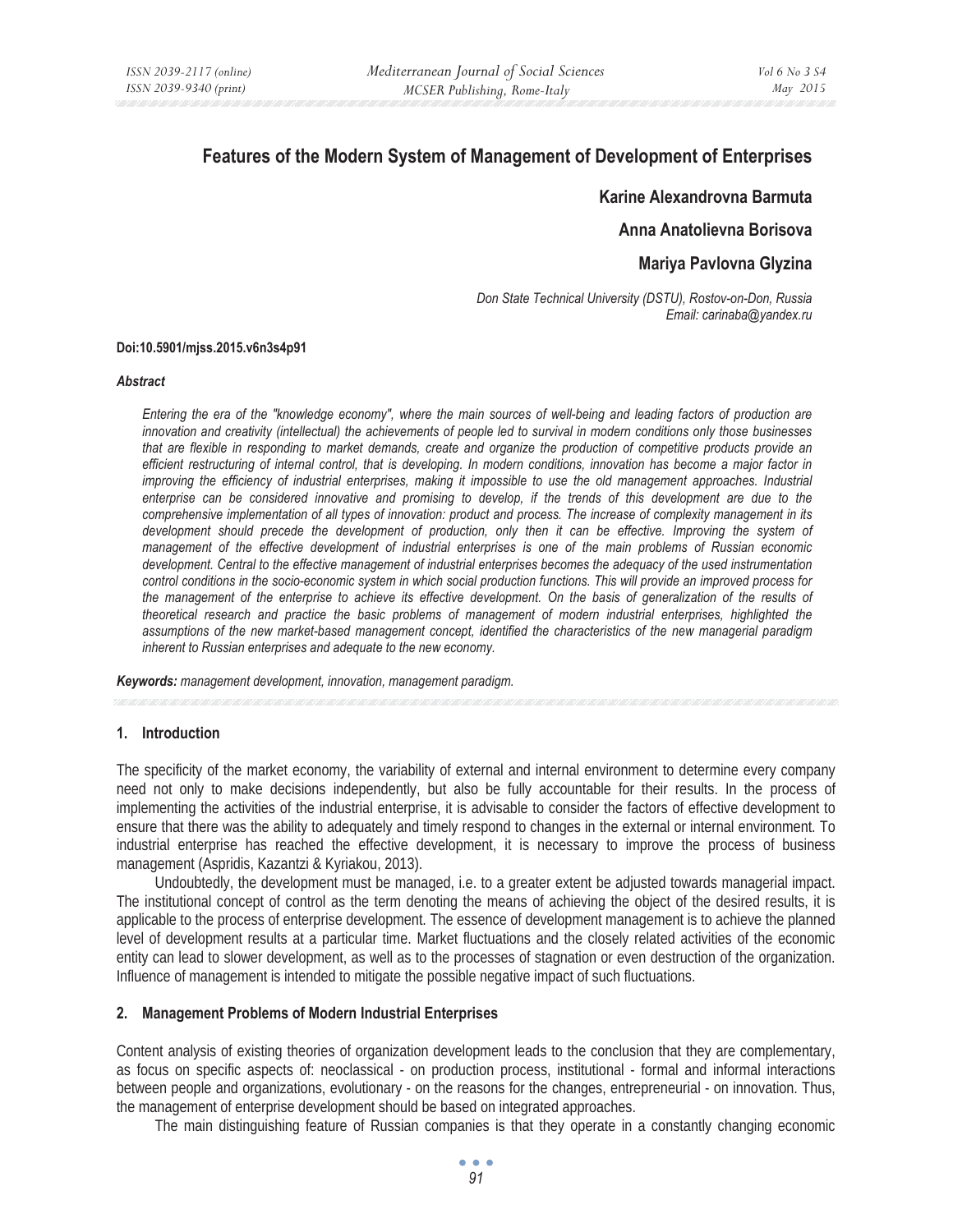environment. In fact, management is faced with the problem of control under conditions of uncertainty (Dimitrios, 2012).

- The company has a number of features inherent in economic production systems:
- Biggest challenge, due to the presence of multiple and strong material and information links between elements;
- A continuous, dynamic and non-recurring development;
- Continuous influence of natural factors and society, and these effects are in large part are largely stochastic in nature, which determines the need to operate and make decisions in conditions of uncertainty.

Therefore, the enterprise management system must meet current market conditions, namely:

possess a high flexibility from the standpoint of production, ensures a timely response to market demands products. This is because the product life cycle becomes shorter, and the variety of products.

To be adequate complex production technologies those require an entirely new form of control, organization and division of labor;

- Consider serious competition on the market of goods (services), radically changed the attitude towards the quality of products requiring organize after-sales service and additional corporate services;
- Take into account the requirements to the level of quality of customer service and run-time contracts, which have become too high for traditional production systems and mechanisms for management decision making;
- To take into account changes in the structure of production costs;
- Take into account the necessity of accounting for the uncertainty of the external environment.

This is not a complete list of problems faced by enterprises. For their solution there is an objective need for research, the analysis of the existing situation.

In the current environment to effectively manage the company primarily means to determine the direction of the company, to develop its strategy and objectives, to plan the types and amounts of products, organize sales activities to meet consumer demand, and, in addition, with maximum efficiency to adapt the organizational structure of the enterprise to changing conditions of its functioning to achieve these goals (Altukhov & Mitsuk, 2006).

Decisions within these areas should be based on the principle of economic efficiency, that is, the basis should be based on the desire to obtain the greatest economic results with the lowest possible cost of all necessary resources.

With the increasing role of innovation in the development of enterprises at the present time, it becomes impossible to use the old management approaches. The reason is that the company can be innovative and promising to develop, if the trends of this development is due to the comprehensive implementation of all types of innovation: product and process. In favor of these arguments in the work of N. Afanasyeva In. notes: "...the development of production should occur in parallel with the development of forms and methods of management. At the beginning of economic growth can be monoprice and relatively simple methods of management. The increase of complexity management in its development should precede the development of production and only then it can be effective. All this entails a complication in functional, organizational, motivational, informational relations and further complete reorganization of the management and the managed subsystems" (Afanasev & Rogozhin, 2003).

With the development of market relations in Russia is becoming more evident that it is impossible to achieve sustained business success, while remaining under the previous system of enterprise management. Features of the transition economy, the particular mentality and cultural background of Russia do not allow full use of waste in stable conditions of the Western economy methods of enterprise management. Improving the competitiveness of enterprises, a way out of this difficult economic environment requires the development and application of new approaches to management, more adequate to the current economic situation in Russia. Management in market conditions means, above all, the orientation of the enterprise on demand and market demand, constant desire to improve production efficiency, the search for new opportunities to obtain the best results at the lowest cost.

The economic condition of the enterprise as a whole is driven by three main factors: the level of engineering and technology; the quality of the workforce and the widespread use of labor motivation; management (management). The third of these factors has a strategic character. As shown by special studies, management status affects the level of engineering and technology, and the quality of the workforce. Modern management is a distinct sphere of economic relations that have their own logic of development. It is a separate type of professional activity aimed at achieving in the course of any business activity of enterprise in market conditions, certain of the targets through the rational use of material and labor resources with the application of the principles, functions and management practices.

## **3. The Development of Management Science**

Management practice has been a rather long and deep evolution. In the early stages of capitalist production the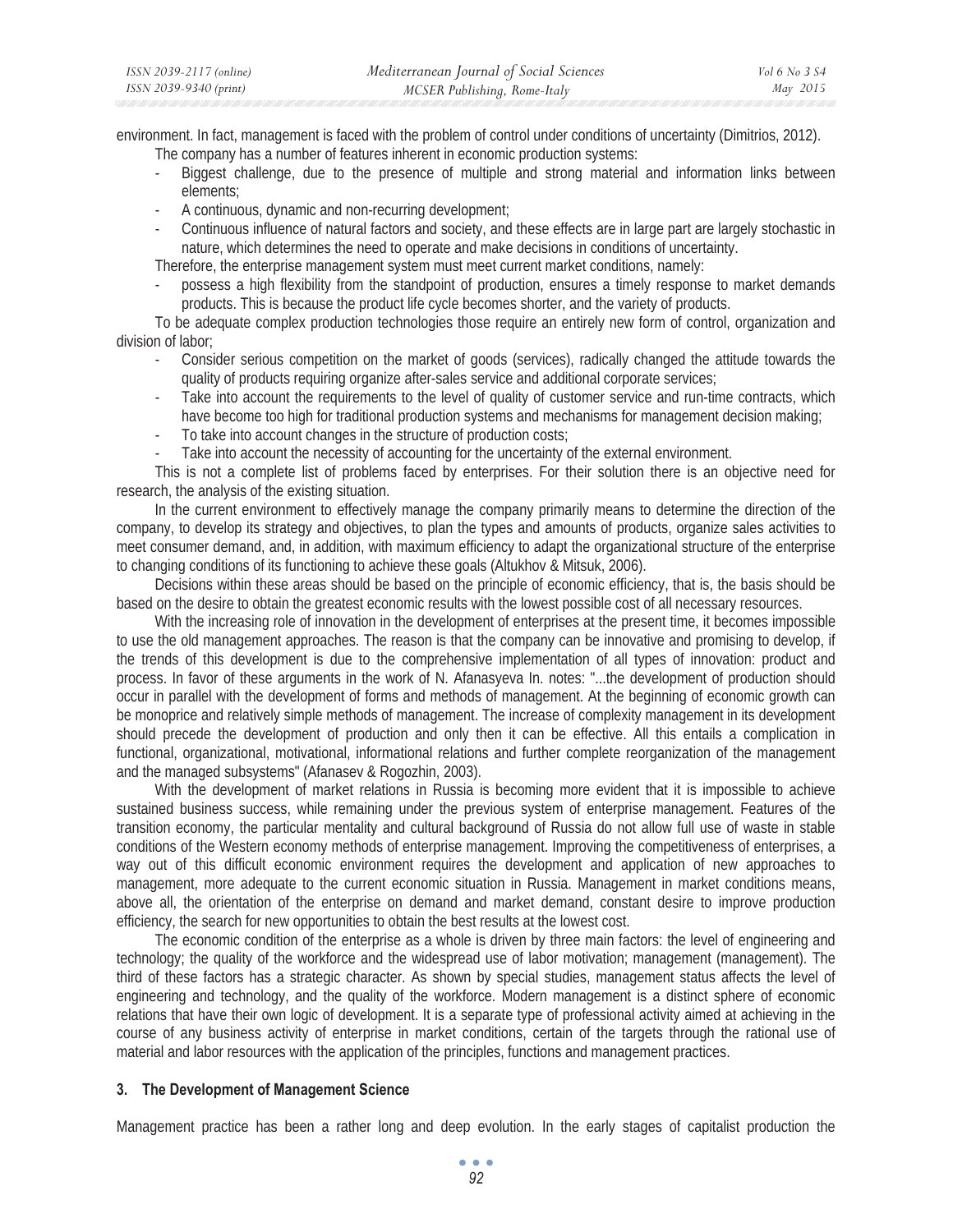entrepreneur-owner, as a rule, he ran the company, guided by experience and intuition. But the development of production at the turn of XIX-XX centuries in a new way raised the issue of governance. The development of technology and new technologies, increase production dramatically complicate the operation, has made it a special field of activities, requiring special knowledge. The need to solve problems has led to the generalization of the experience to the search for effective methods of production management and labor.

Arose the science of management. Technical progress, the development of production, socio-economic and political conditions put before the theory and practice of management of all new problems. Experts in the field of management at every stage of found solutions to these problems. The evolution of the theory and practice of management is reflected in the diverse manifestations. At first the plan was put forward one, then the other problems. In 50-60-ies in the spotlight was a management and organizational structure. In 60-70-ies occurs strategic planning. the 80s were marked by the transition leading foreign companies from strategic planning to strategic management.

In the course of evolution in the science of management has allocated different directions, it happened merge with other close to her science. The watershed year in the development of management was the consolidation of control theory and theory of marketing that gave rise to the concept of market management. The basic assumptions of the new concept are as follows:

- the emphasis is on man's self-fulfilling (unlike human economic human and social);
- the company is considered as a living organism, consisting of people, unite joint values as "the clan";
- the company should be in constant update, powered by internal desire and seek to adjust to external factors, the main of which is the consumer.

A new paradigm of management-based system, the situational approach. Enterprise open system. The main factors in its success depends not only inside but also outside of it. Success is associated with how well the firm fits into the external environment (economic, scientific, technical, socio-political) and adapts to it. That is the main criterion for the effectiveness of the management system consists of the following: whether the company time to recognize the threat to their activities, whether it is robust to changes in the market, do not miss the opportunities that arise in the external environment, will be able to derive maximum benefit from these opportunities.

#### **4. The Characteristic Features of the New Managerial Paradigm**

At the beginning of the transformation period the external environment had a fairly substantial effect on domestic enterprises, and they, in turn, were chosen as priorities in the management of internal variables strategy in organizational improvement. Currently the external environment has become more dynamic, rapidly changing. In this situation, the priorities should be given to the management system based on flexible decisions in conditions of uncertainty information.

However, the functioning of the enterprise in the marketplace is not simply a response to external stimuli, and a movable inner balance, which can be achieved only as a result of adaptation to uncertain external influences due to the exchange of information with the external environment. This requires the analysis of external factors as well as industry analysts have raised production efficiency while improving its elements based on the change in the influence of external factors.

The embodiment of the new approach is strategic management, which involves the addition of capacity planning enterprise planning his strategy on the basis of the future state of the environment. The change in the situation causes a change in the opportunities and change strategy. Special provision is made to reduce the resistance to change. The new operating concept requires new facilities to the staff, new management culture (the desire for radical change, risk tolerance, etc.). Experts rightly consider that there is no single, ideal model of governance, as every business is unique. It must find its own model. Among the factors that determine the choice of the management model are the following: size of the enterprise; product description; the nature of the environment in which it operates.

From the point of view of the nature of the environment in which the company operates, identify the following management model (Trenev, 2006):

- rational model of corporate governance in a peaceful external environment;
- management model in a fairly dynamic and diverse market;
- management model in terms of dynamic scientific and technological progress;
- model fit to spontaneously and unexpectedly arise under the influence of the external environment of the enterprise problems.

Enterprises are in continuous search for your model management. It is a continuous process, for changing the enterprise itself and its environment. Therefore, to ensure that management meets the needs of the enterprise, it needs to grow with the company and its external environment. For example, most American companies carry out separate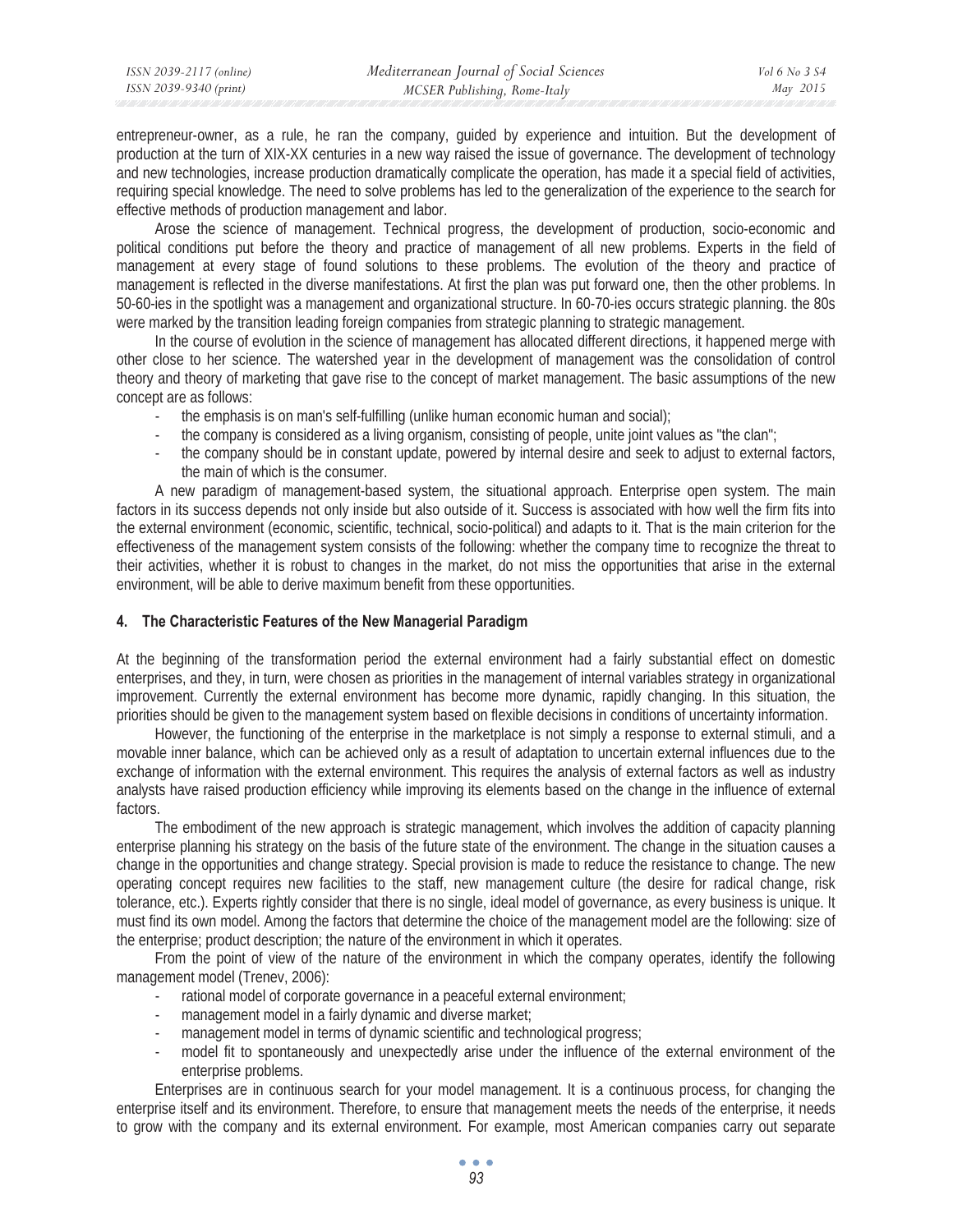organizational changes at least once a year, and a major restructuring exercise carried out every 4-5 years.

The General direction of evolution - the transition from the model of management in the conditions of mass production and relatively low level of competition to the model of governance in terms largely of individual production and heightened competition.

The modern system of management of enterprise development should be simple and flexible. Its main criterion is to ensure the efficiency and competitiveness of the enterprise.

Control theory considers the enterprise as a set of interconnected and properly arranged components that have the integrity and form a unity with the environment. The key point is a structure that is relatively stable relationships which exist between the elements of the company, design company, which is controlled by the company. This design includes the channels of authority and communication between the various units, as well as information that flows through these channels.

Ensuring the effectiveness of the management process is largely determined by the rational distribution of power in decision making between different levels of government, i.e. the ratio of centralization and decentralization in the management. The optimal balance of centralization and decentralization provides efficiency and realism of management decisions. Decisions must be made quickly and near the source of information you need to fully comprehend. Organizational management structure should ensure the maneuverability of production, the need for which may be attributed to the changing level of demand or competition: lower prices, the decrease in the share of firms in the market, the unexpected success of a new product.

Organizational principles of the enterprise are determined by its goals and strategy. Once identified goals, and develop guidelines for the actions and policies of the enterprise. The main objective of this policy is to clearly define strategic concepts by which decisions are made, appropriate short-and long-term goals of the enterprise. The objective of the enterprise depends on three main factors: the chosen strategy, organizational structure and how this structure operates. The task of the company is to achieve the goals for which it was created.

However, under the influence of rapid changes in the external environment, the nature of the goals and ways of achieving them can change. Therefore, the control system must be flexible. For this the company needs to have information about the internal state of Affairs and about competitors, clearly and quickly to solve various issues. Quick response to changing internal and external conditions is ensured by the transfer of the right of decision on the place of action.

Flexibility is required in matters of strategy. In cases of obsolescence, changes in technology, changes in social and legal restrictions, the company needs to quickly and accurately respond-to improve the range, change the market, etc. In this regard, at the forefront of this function of management as planning (current, strategic), whose goal is the elimination of the negative effect of uncertainty and variability of the environment of the enterprise, focus on core tasks, achieving cost-efficient operation and easy control.

The modern enterprise is a complex socio-economic and industrial system operating in a rapidly changing environment, which is a constant source of new opportunities and threats, creating a complex, heterogeneous and difficult to predict the situation. Namely, in such circumstances cease to work for an established, well-proven in the past the rules, methods and technologies, and there is a need for new approaches and theories.

In this regard, the effective management of enterprise development has been and remains a serious problem for the country's economic development. The global economic crisis, a sharp decline in industrial production has led many companies to crisis and bankruptcy, and to develop a comprehensive and effective methodology for the management of such enterprises still failed. In these circumstances, many businesses were unable to clearly define the main goals, priorities, formulate functional tasks. Generated and implemented marketing and competitive manufacturing strategy for many enterprises do not cover all of the issues they need to resolve.

Thus, the organization and management of effective enterprise development as a complex socio-economic system is one of the key problems of economic stabilization.

The modern enterprise management is today one of the most difficult tasks of managers of different branches. Traditional economy is retreating under the onslaught of the new, which imposes new requirements on businesses: changing relationships between enterprises, change the organizational structure of the enterprises themselves and standards management. The new economy requires new knowledge and new people, this knowledge is able to produce and use.

In the new economy expands and the composition of traditional factors of production (labor, land and capital) due to the inclusion of information and knowledge. Knowledge, creative work is beginning to play a significant role in the socio-economic development. The challenge facing Russian companies in these circumstances, to take into account the new realities of the knowledge economy and to develop appropriate principles for a new management paradigm to adopt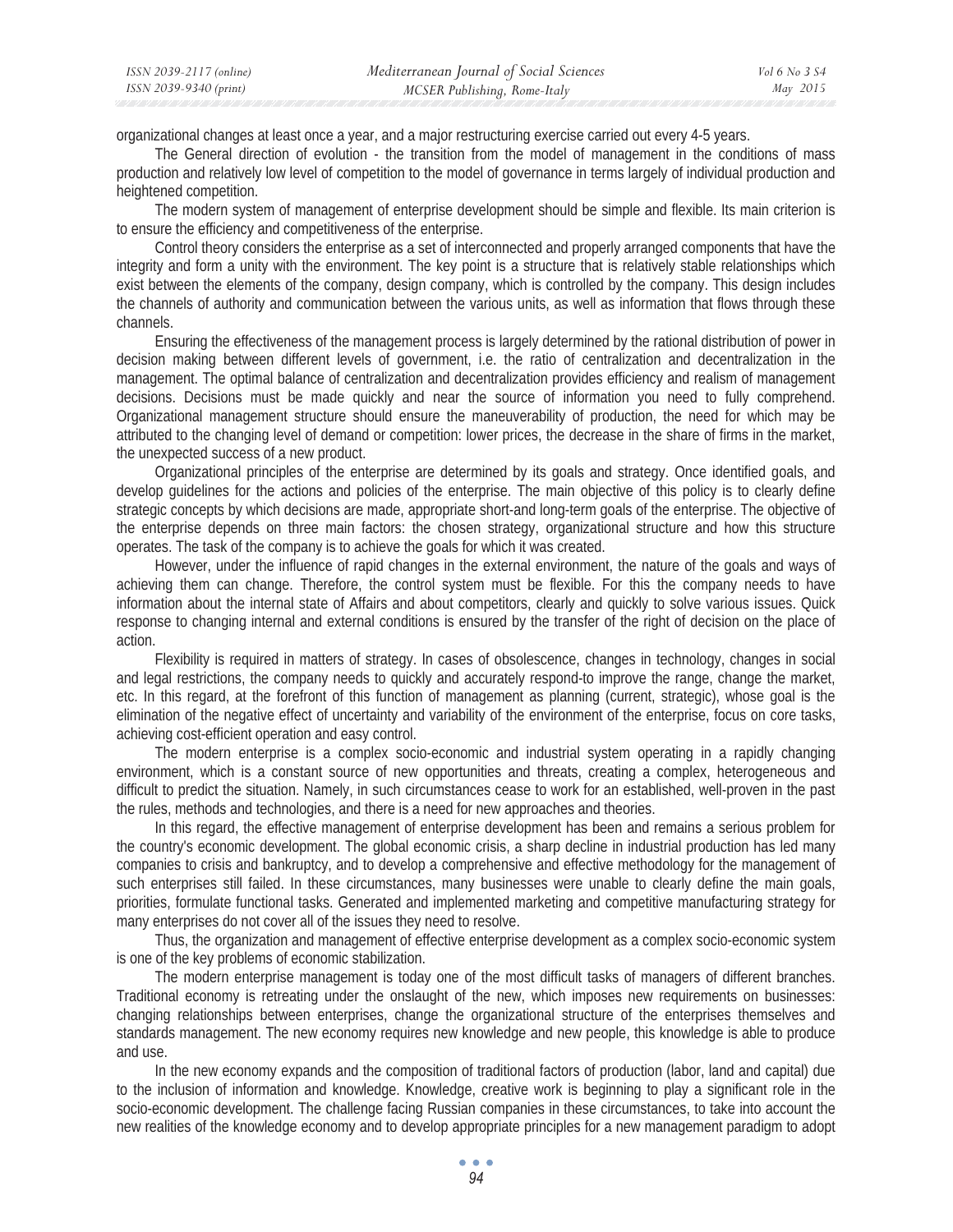| $ISSN 2039-2117$ (online) | Mediterranean Journal of Social Sciences | Vol 6 No. 3 S4 |
|---------------------------|------------------------------------------|----------------|
| ISSN 2039-9340 (print)    | MCSER Publishing, Rome-Italy             | May 2015       |

modern domestic organization to succeed in global markets with new forms of competition and information technology.

Attribute management in social production is focused in the conduct and management of, and manufacturing processes. In this regard, it is important to develop the concept of management of the effective development of industrial enterprises, defined as making decisions on the use of resources and methodological tool that provides the most effective alternatives when making management decisions. It follows from this Central requirement for effective control - the adequacy of the used instrumentation control conditions in the socio-economic system in which social production functions. However, the factors and tools management decisions, being interconnected in the socio-economic system, developing according to the laws of evolution of its institutions, which leads to a certain level of mutual inadequacy, to overcome which need external purposeful action. To identify this inadequacy and to determine the nature of impacts to eliminate possible only within the boundaries of the managerial paradigm, this raises the problem of identifying managerial paradigm inherent in the specific socio-economic system of the functioning of social production.

A management paradigm is subjective, unique nature, which is determined by the socio-economic system. It changes due to the development of social production and its methods of control. The nature of managerial paradigm leads to the existence of significant non-formal and ideological factors in its structure. Informal factors can have both a historical nature, that is to be actually existing, but not yet to get scientific, ideological or any other generalizations and subjective nature actually apply the concepts and methods of management, but not declared to prevent formal identification conflict with officially declared the purposes and concepts of the government's strategy and goals of social production. The last case does not exclude a situation of de facto support of informal institutions management paradigm of official state and production management structures as reducing the degree of influence of the problems arising in the process of achieving formal and informal goals of the state, enterprises and individual managers.

On the basis of generalization of the results of theoretical research and practice can distinguish the characteristic features of the control system inherent to domestic enterprises and adequate to the new economy (table. 1).

| The main characteristics of the<br>managerial paradigm                     | The content of the existing management The contents of the new management<br>paradigm                                                     | paradigm                                                                                                                                                           |
|----------------------------------------------------------------------------|-------------------------------------------------------------------------------------------------------------------------------------------|--------------------------------------------------------------------------------------------------------------------------------------------------------------------|
| The goal of the enterprise                                                 | of shares                                                                                                                                 | To maximize profits, increase market value Priority in the interests of customers, shareholders<br>and staff, meeting the requirements of a particular<br>consumer |
| The main management that<br>sustains the competitiveness of<br>enterprises | Senior management                                                                                                                         | Average and lower links management                                                                                                                                 |
| The principle activities of the<br>organization                            | Rational organization and functional<br>specialization, allowing you to respond<br>quickly to customer needs                              | Basing on the knowledge and information that<br>allows you to respond quickly to the demands of<br>customers and employees                                         |
| Footage of the enterprise                                                  | Object management                                                                                                                         | The subject of management, the media core<br>competencies of the company                                                                                           |
| Motivation of managers                                                     | The achievement of this goal, limited<br>achieved an average success                                                                      | The vision of the staff of the business objectives,<br>providing for its long-term survival in a changing<br>environment and competition                           |
| Approach to competition                                                    | A structural approach based on the<br>structural positioning of the enterprise in<br>relation to the external environment,<br>competitors | Resource-based approach, based on identifying<br>and developing core competencies of the company                                                                   |
| Response to environmental change Reactive                                  |                                                                                                                                           | Strategic, active use of the internal potential of the<br>enterprise in order to change the external<br>environment                                                |
| Style of management                                                        | Authoritarian, democratic elements                                                                                                        | Democratic conducive to the disclosure by<br>employees of their abilities, the formation of a<br>team of like-minded people                                        |
| Information                                                                | Strictly metered                                                                                                                          | Management by "open book"                                                                                                                                          |

**Table 1.** The characteristic features of existing and new management paradigm (compiled by authors)

The main objectives of the enterprise in modern conditions must become the interests of customers, shareholders and staff, meeting the requirements of a particular consumer. Knowledge and information should be sufficient to react flexibly to changing requirements of customers and employees.